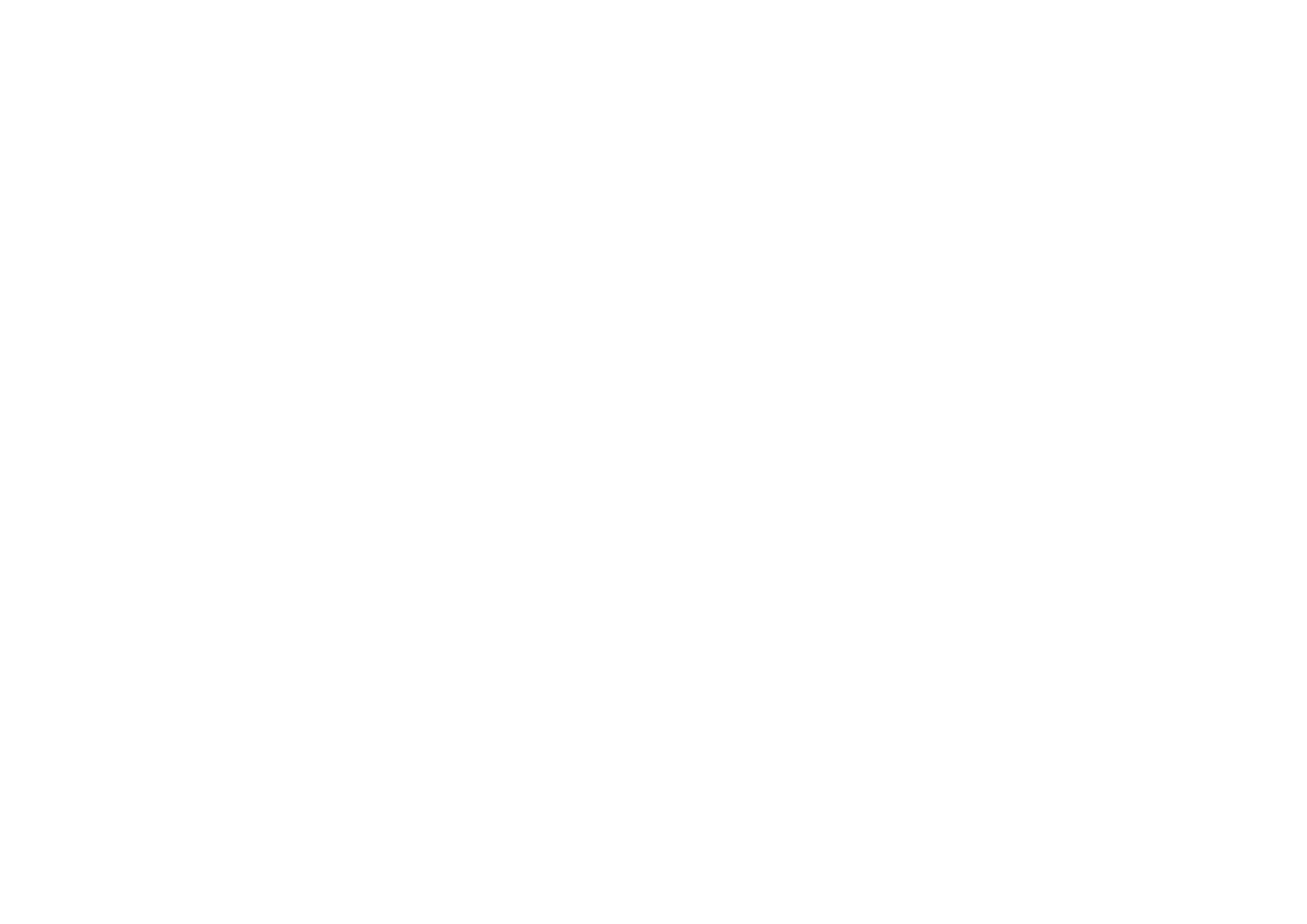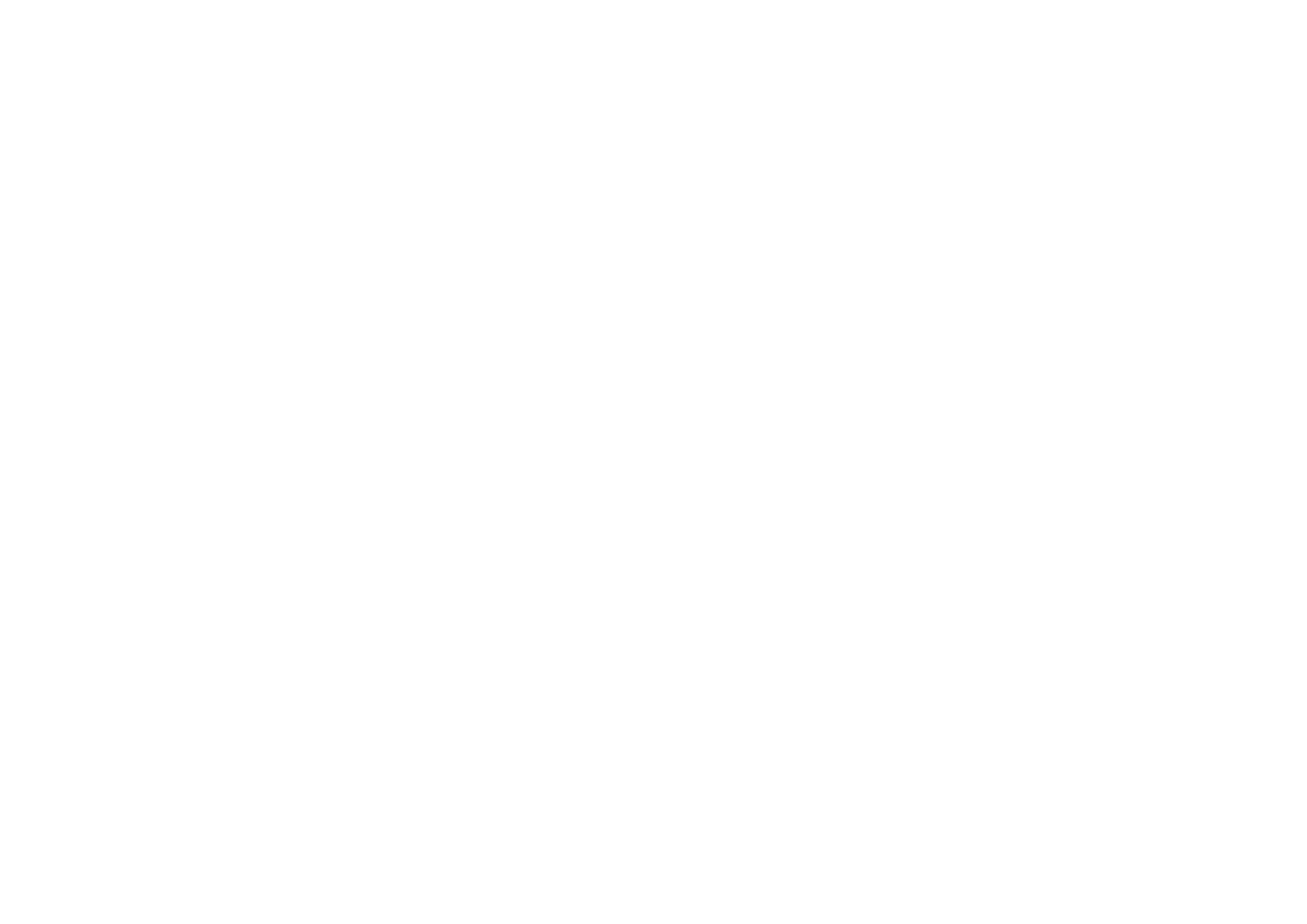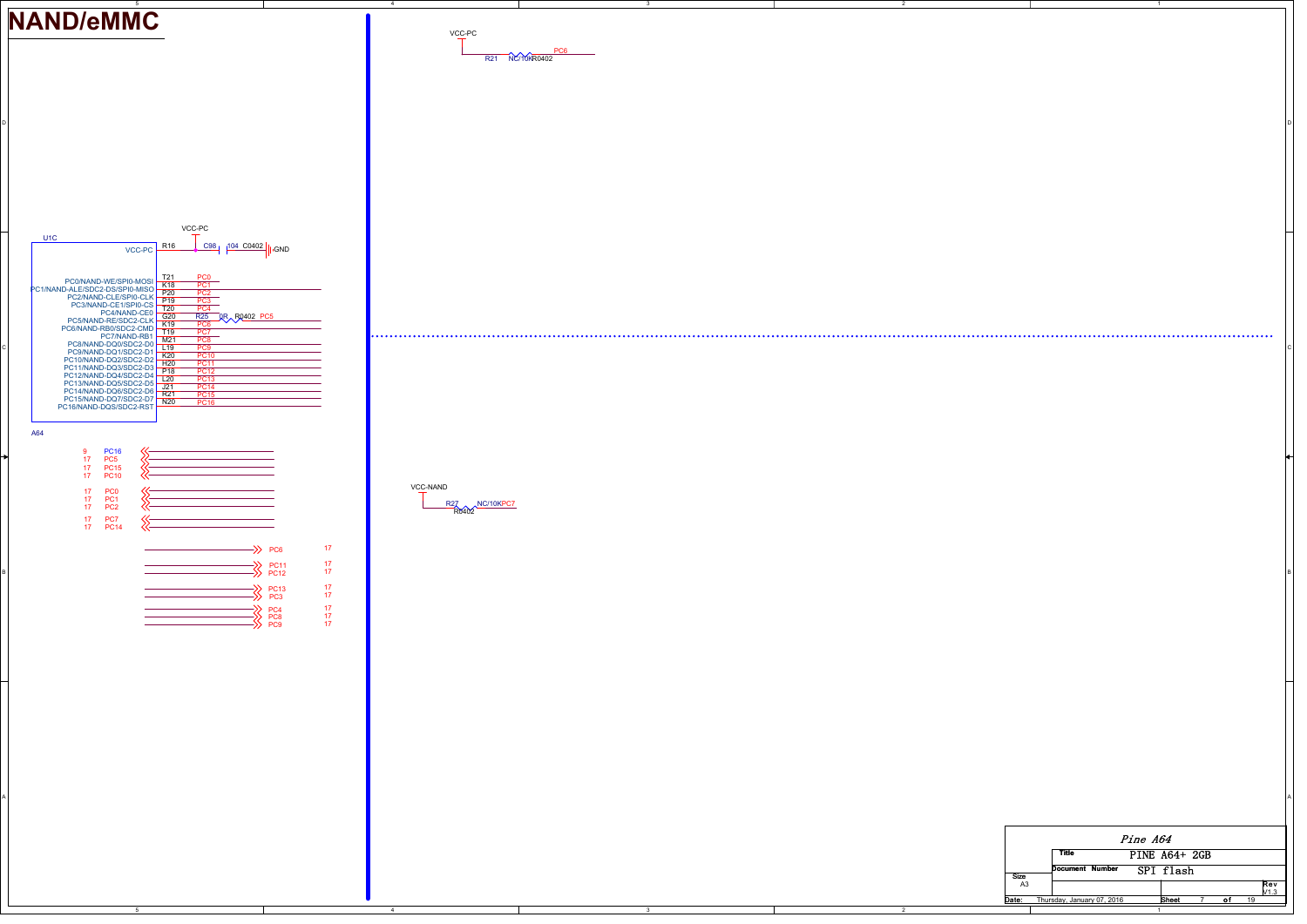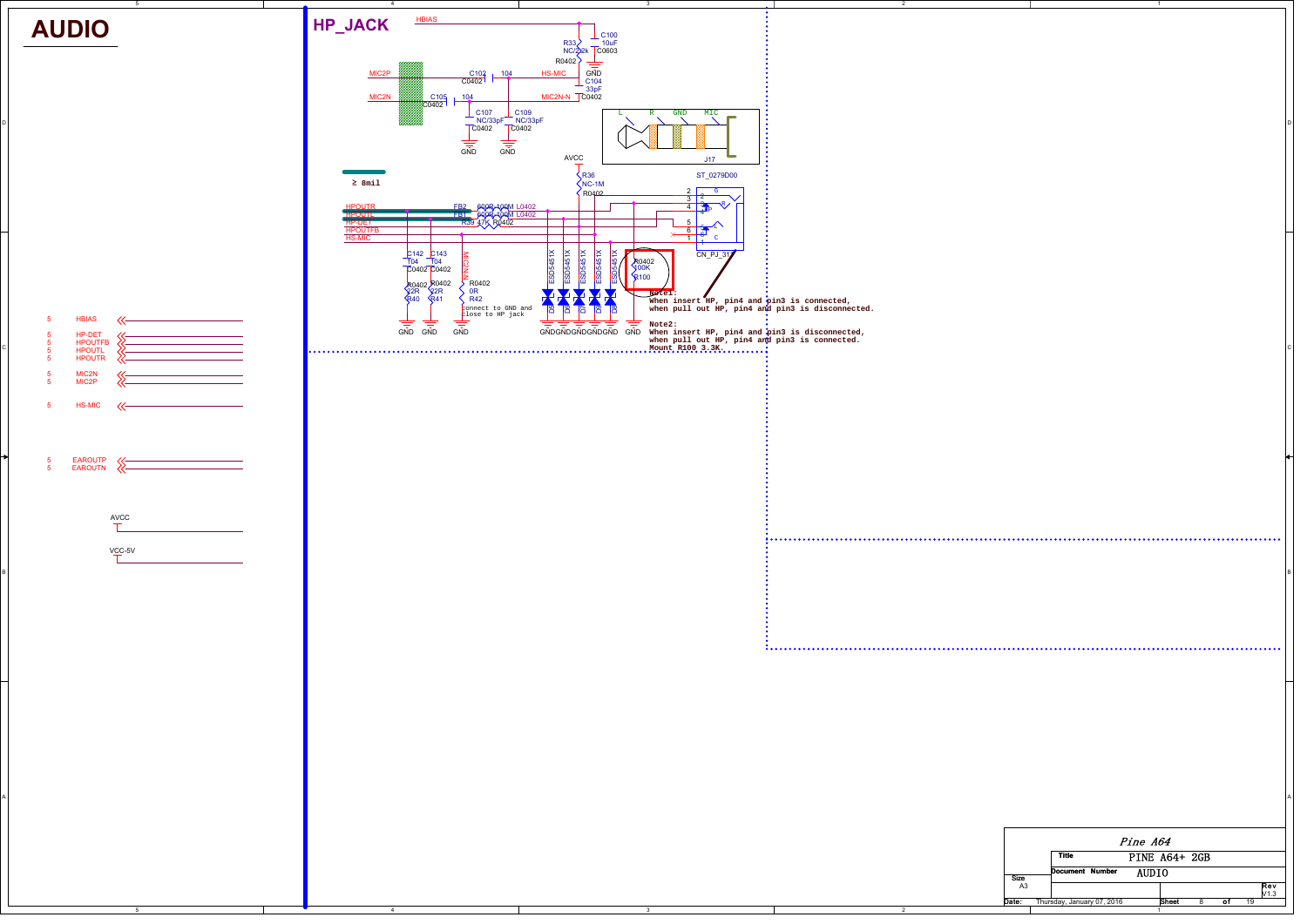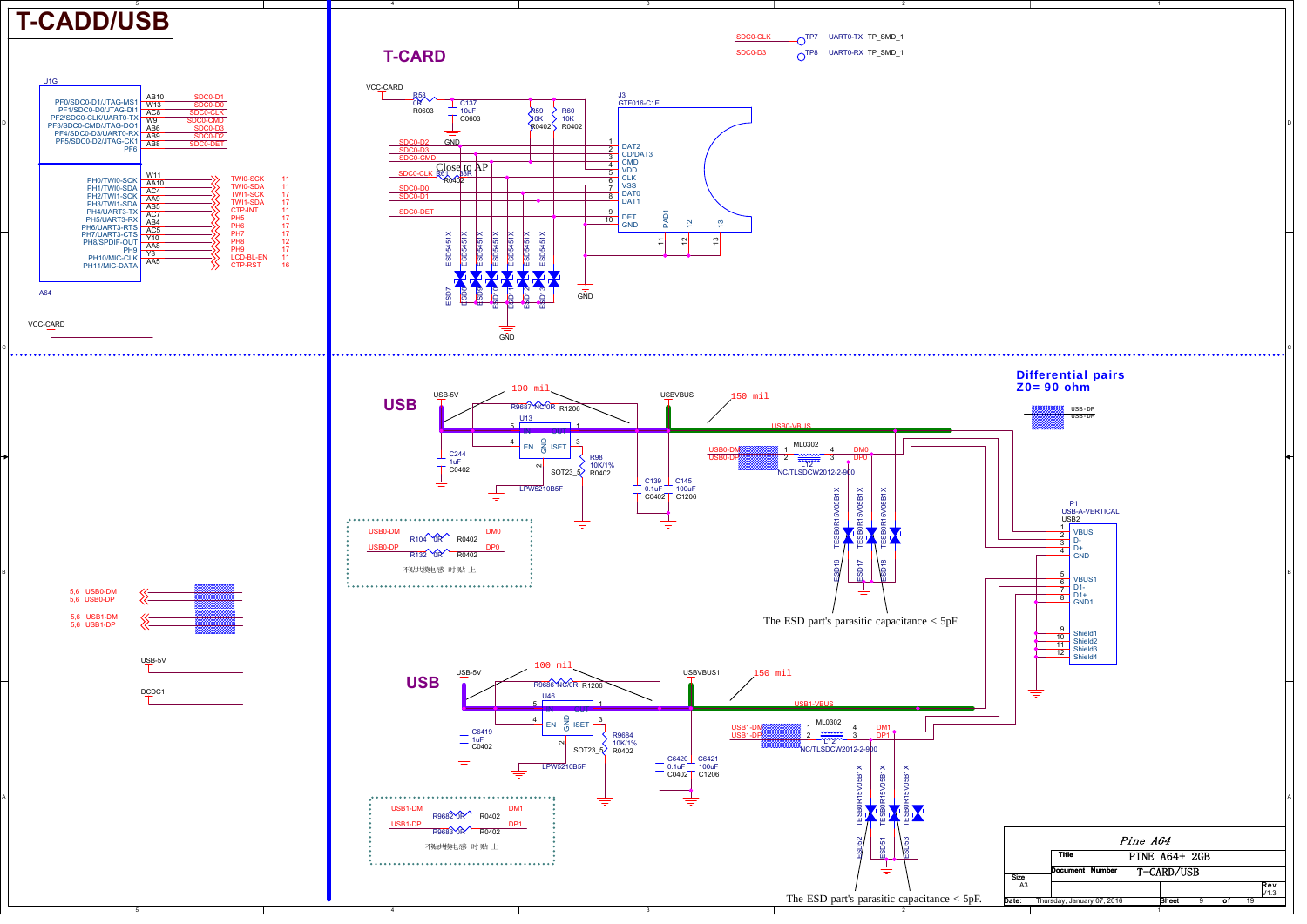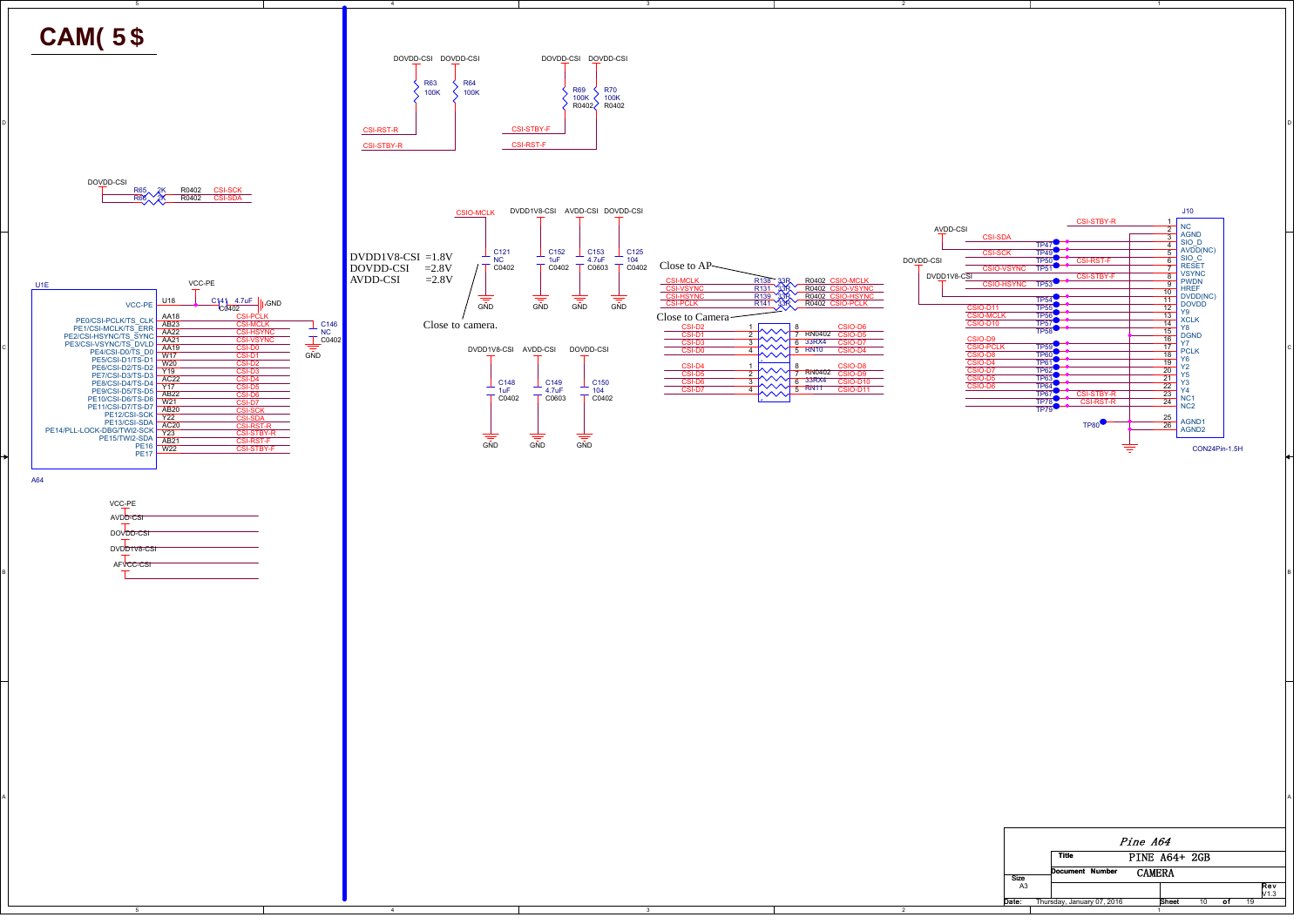



4

## **MIPI-LCD**

LCD-RSR<sup>118</sup> NC/0R<br>R0402

 $\overline{a}$ 

R381 NC/10K

VDD18

R12824K R0402

C92 0.1uF C0402

R U/D (STBYB

R110NC/10K R0402

**D111**  10KR0402 R115 10KR0402

R203NC/10K R0402

L/R

 $R113$ 10K R0402

 $\sum_{1}^{1}$  $NC/10K$ R0402

VDD18

 $\frac{1}{\sin \theta}$ 





2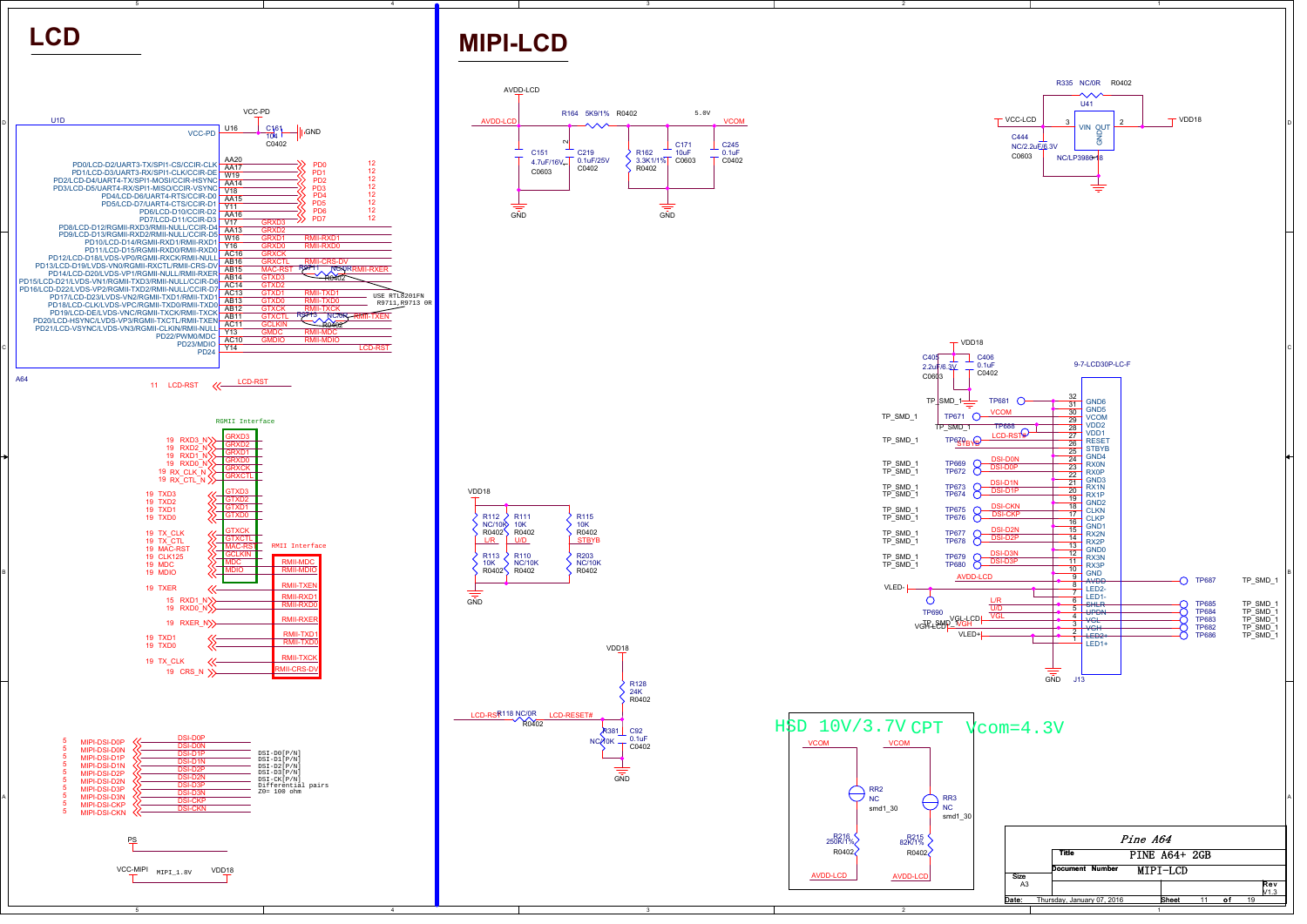## **Euler bus**

B

A



A

D

2

4

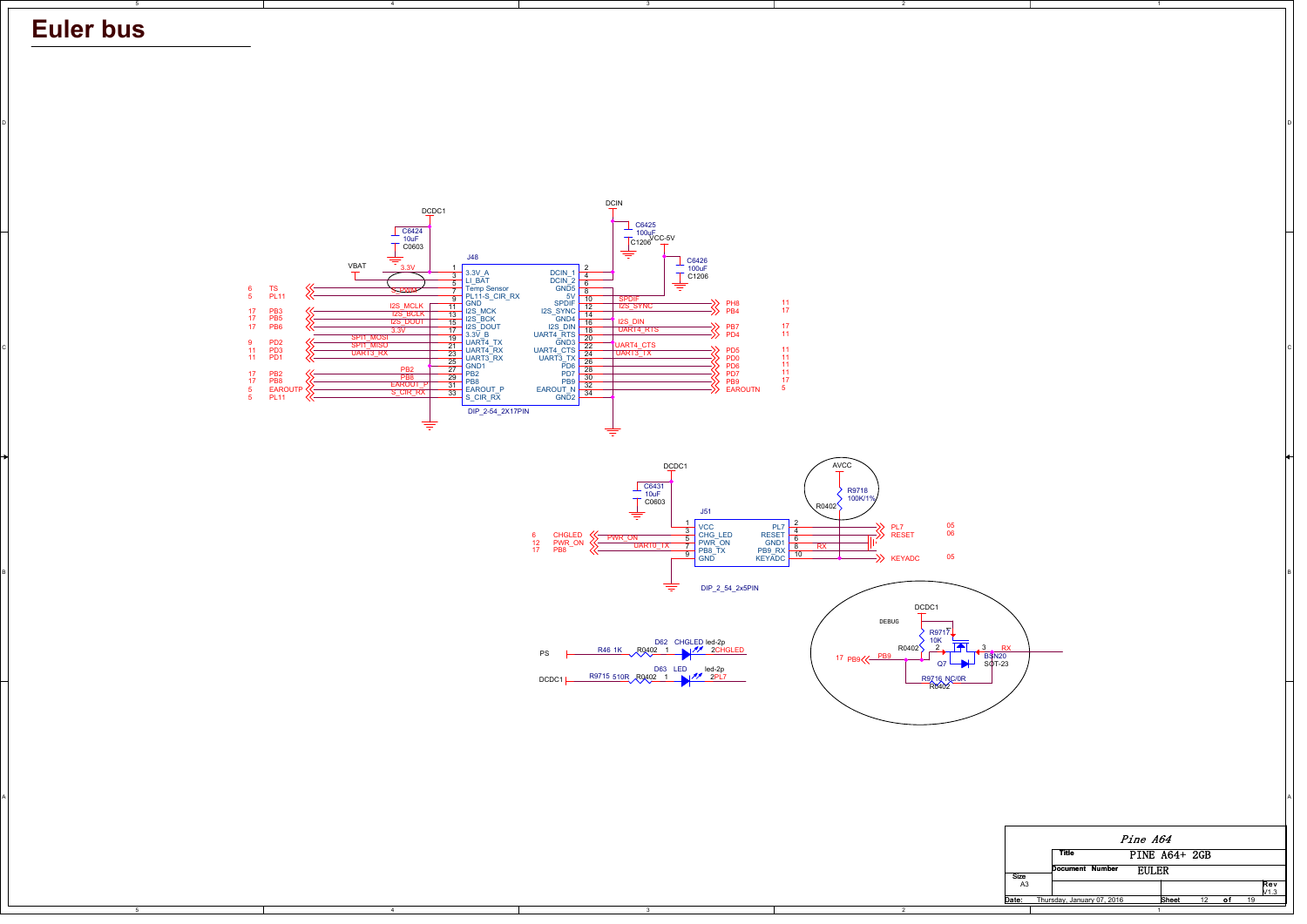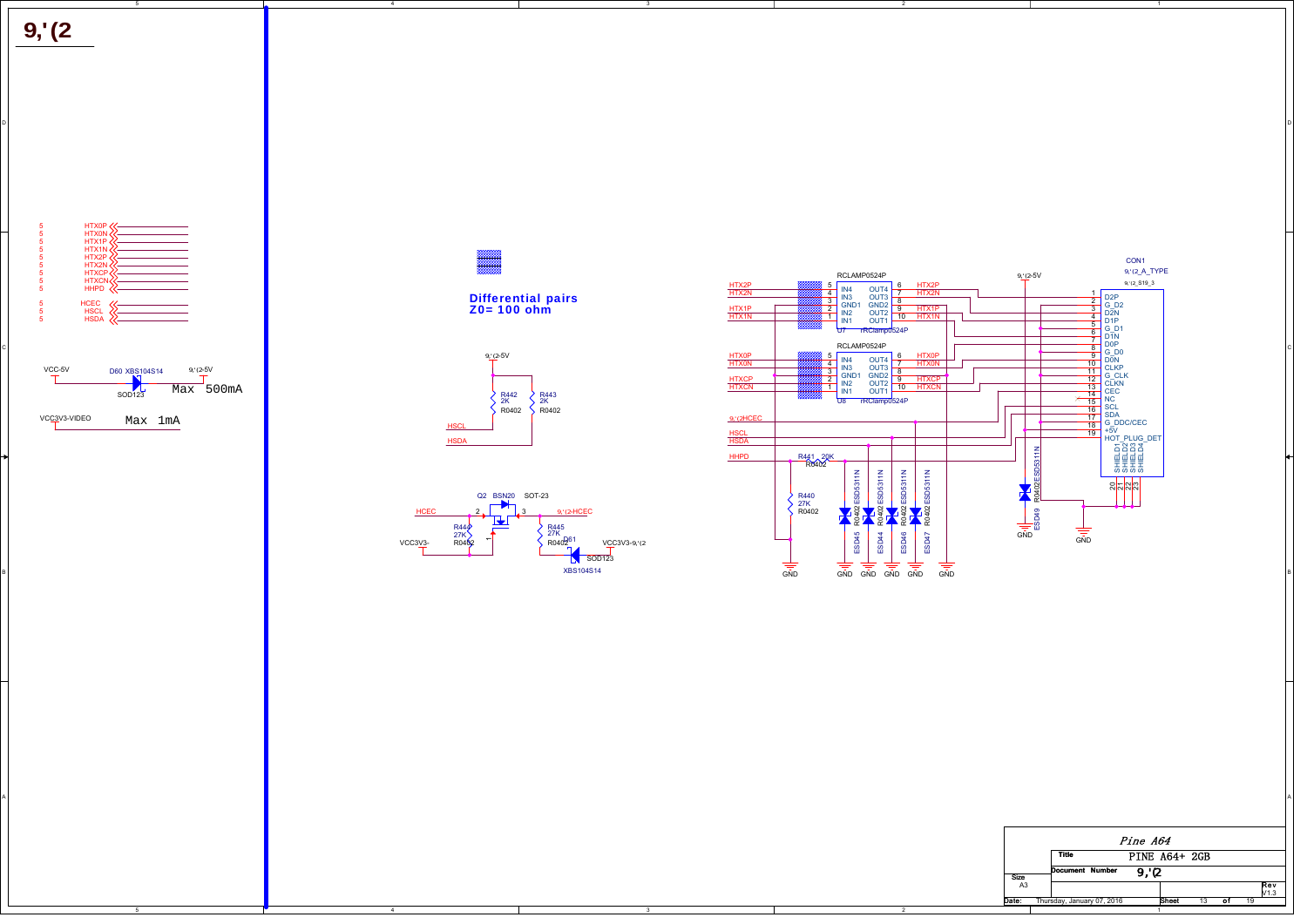



D

C

B

A







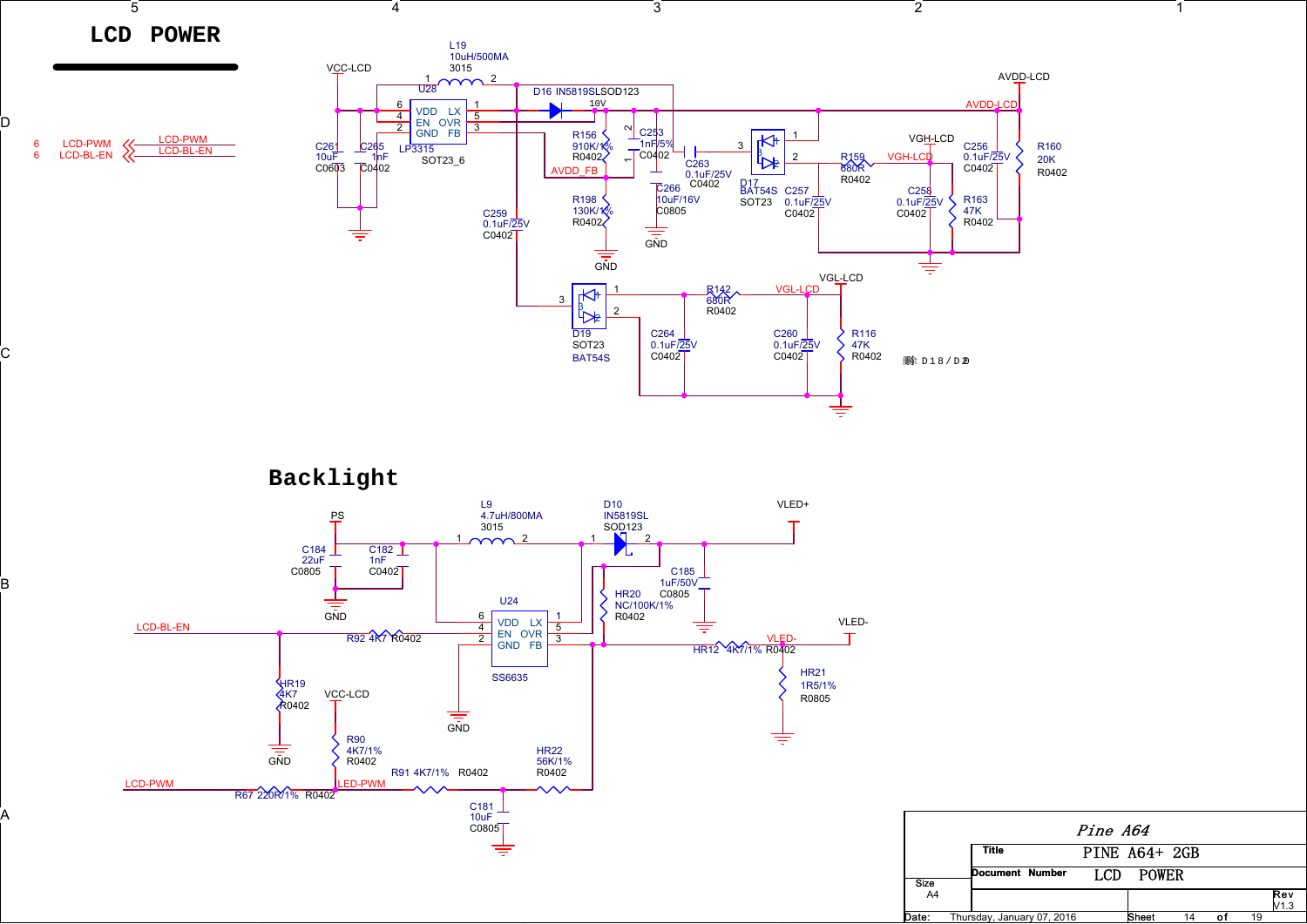## **WIFI+BT**

4

3

2

1

VCC-WIFI-IO



A





A



C

B

 $\overline{\mathbf{p}}$ 





D

ัก

| Pine A64       |                            |                 |  |  |                      |    |   |    |                         |
|----------------|----------------------------|-----------------|--|--|----------------------|----|---|----|-------------------------|
|                |                            | <b>Title</b>    |  |  | <b>PINE A64+ 2GB</b> |    |   |    |                         |
| <b>Size</b>    |                            | Document Number |  |  | WIFI+BT              |    |   |    |                         |
| A <sub>3</sub> |                            |                 |  |  |                      |    |   |    | Rev<br>V <sub>1.3</sub> |
| Date:          | Thursdav, January 07, 2016 |                 |  |  | <b>Sheet</b>         | 15 | o | 19 |                         |

E

E

 $\overline{\cap}$ 

е произведения в произведении и произведения в совмести с произведения и произведения и произведения и произве<br>Получительно принятия и произведения и произведения и произведения и произведения и произведения и произведени

2 and  $\overline{a}$  and  $\overline{a}$  and  $\overline{a}$  and  $\overline{a}$  and  $\overline{a}$  and  $\overline{a}$  and  $\overline{a}$  and  $\overline{a}$  and  $\overline{a}$  and  $\overline{a}$  and  $\overline{a}$  and  $\overline{a}$  and  $\overline{a}$  and  $\overline{a}$  and  $\overline{a}$  and  $\overline{a}$  and  $\overline{a}$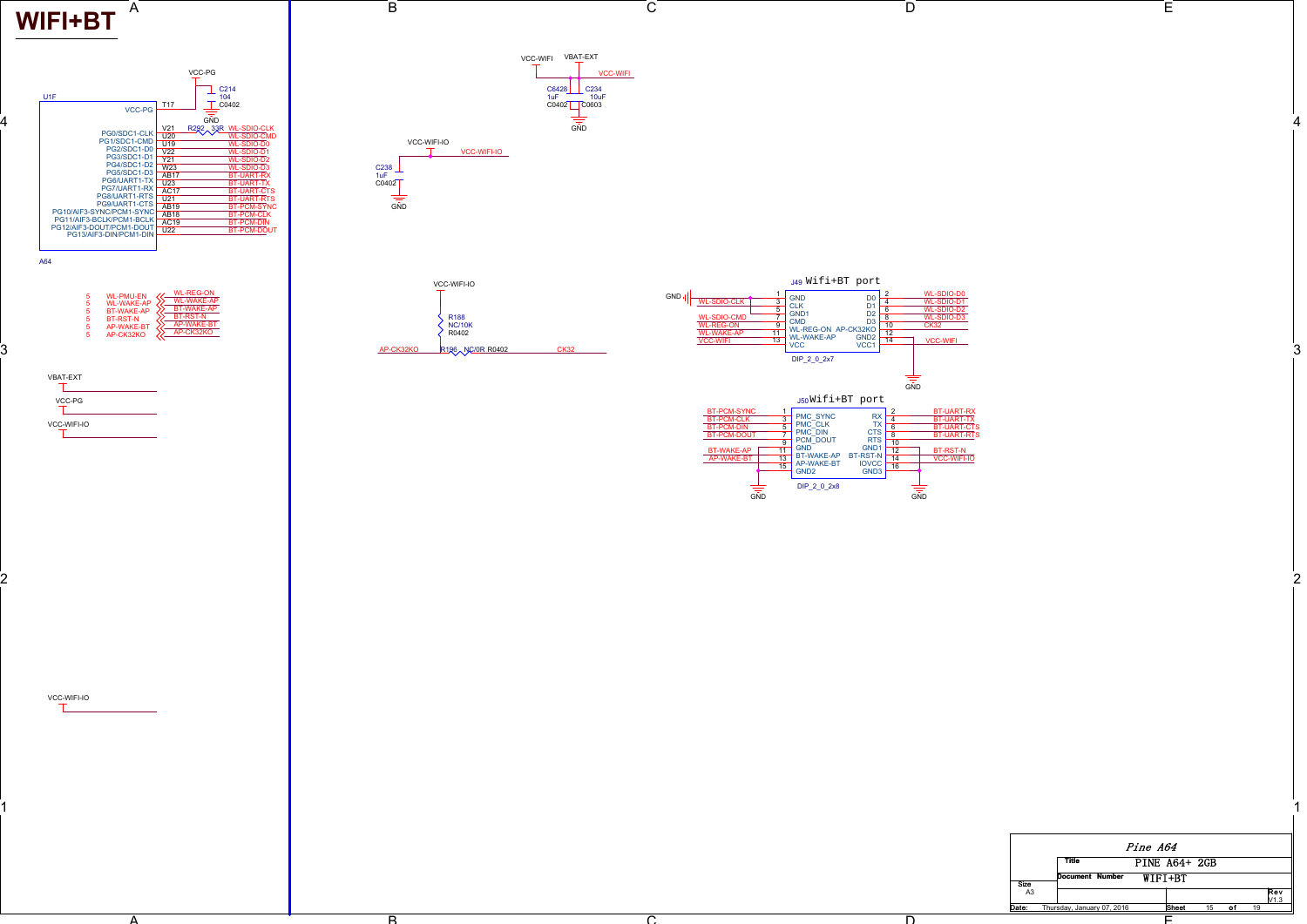

D



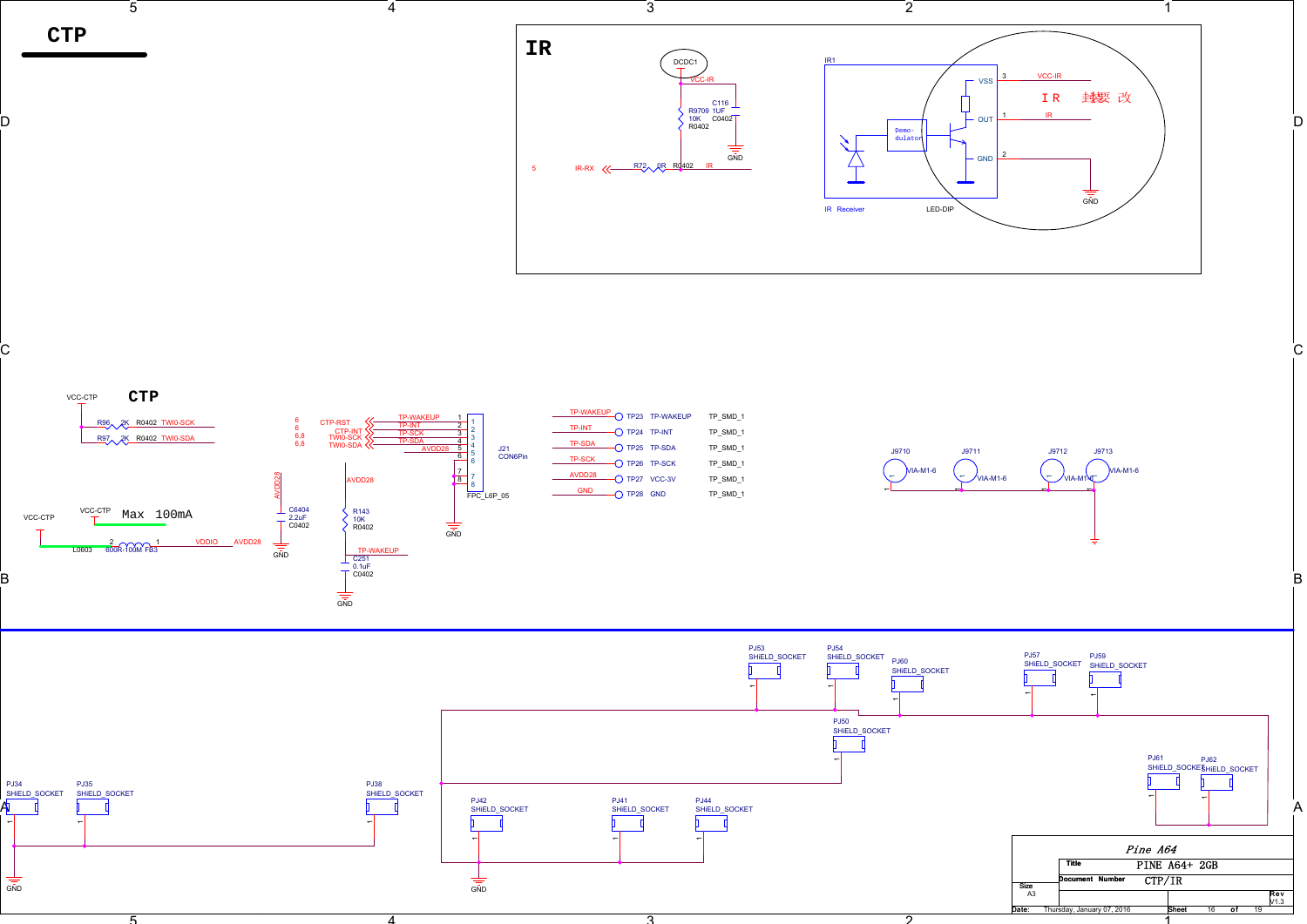## **PI-2 bus**

B

A





4

BI<br>BI

A



2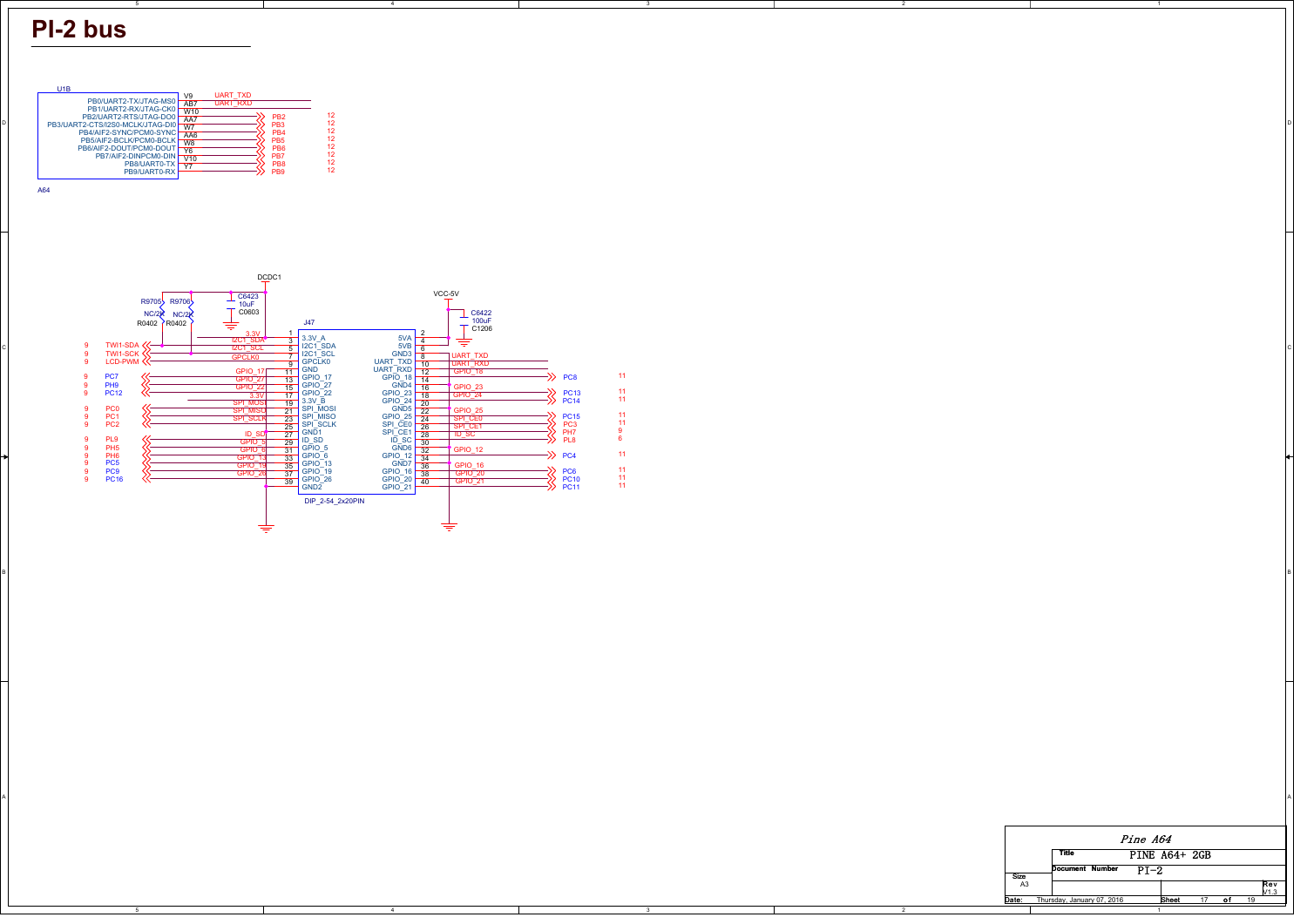